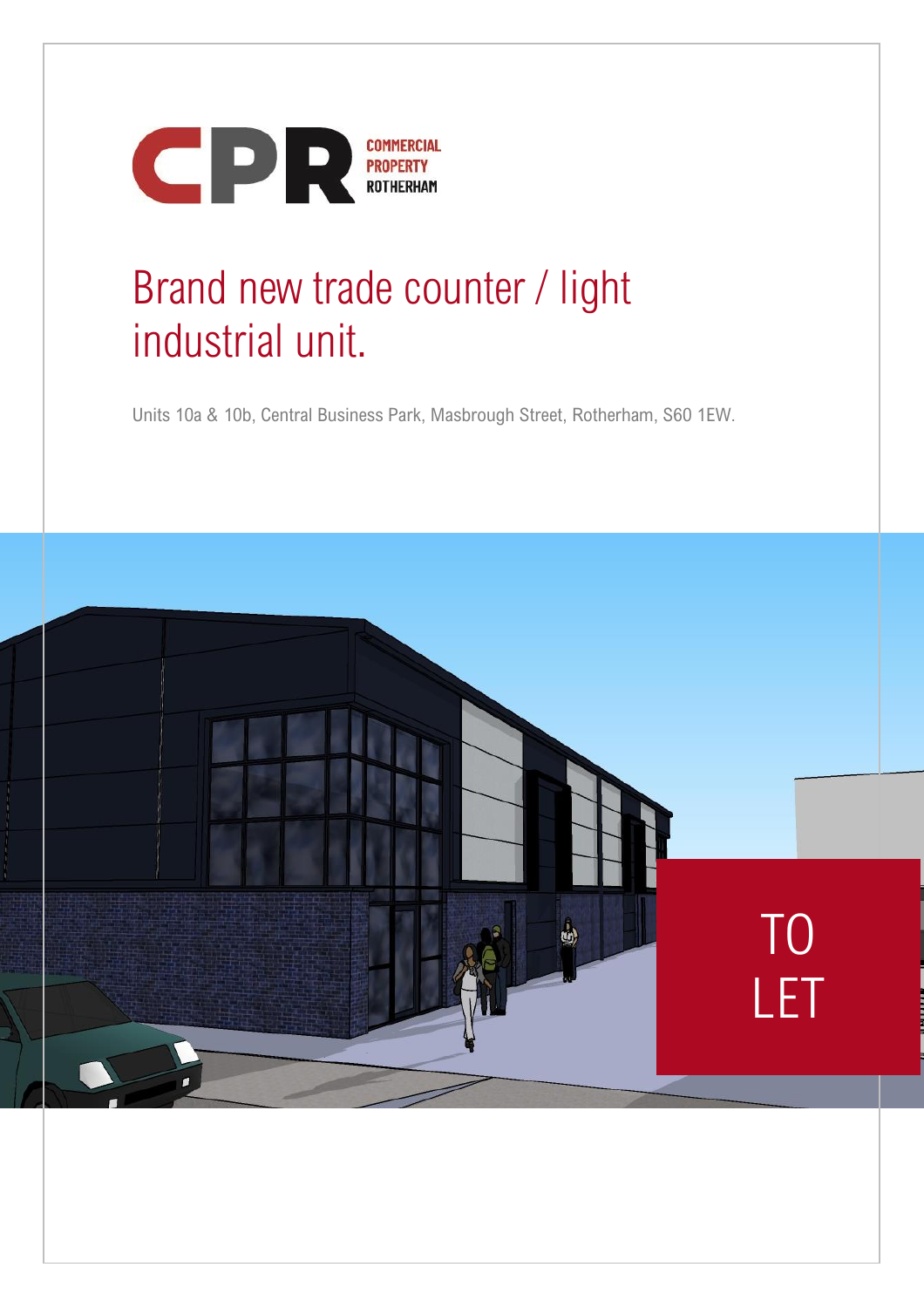#### **Q** Location

The subject property occupies an extremely prominent position at the New York Junction, at the corner of Masbrough Street and Main Street, adjacent to the A630 Centenary Way. The site benefits from excellent road links to the motorway, offered by way of the dual carriageway (A630) fully through to J.33 of the M1 which is 3 miles to the south. Access to the north is available by taking the A629 which leads to J.35 of the M1, situated 4 miles to the north-west. There are also excellent links to Sheffield and Doncaster, with Rotherham town centre within a few minutes' walk.



# Description

 $\mathscr{O}$ The subject property offers a brand new light industrial warehouse / trade counter facility of portal frame construction with steel clad elevations. The unit benefits from the following specification:

- Two electrically operated insulated sectional loading doors.
- Solar reflective glazing, LED lighting internally & externally.
- Secure, 2.4m fenced & gated site, fire & intruder alarm.
- Structural loading capacity of concrete floor slab of 30N / m<sup>2</sup>.
- Three-phase electricity.
- Low running costs.
- Two electric car charging points.

## Accommodation

|           | ft <sup>2</sup> | m <sup>2</sup> |
|-----------|-----------------|----------------|
| Warehouse | 5,200           | 483.10         |
|           |                 |                |
| Unit 1    | 2,600           | 241.55         |
| Unit 2    | 2,600           | 241.55         |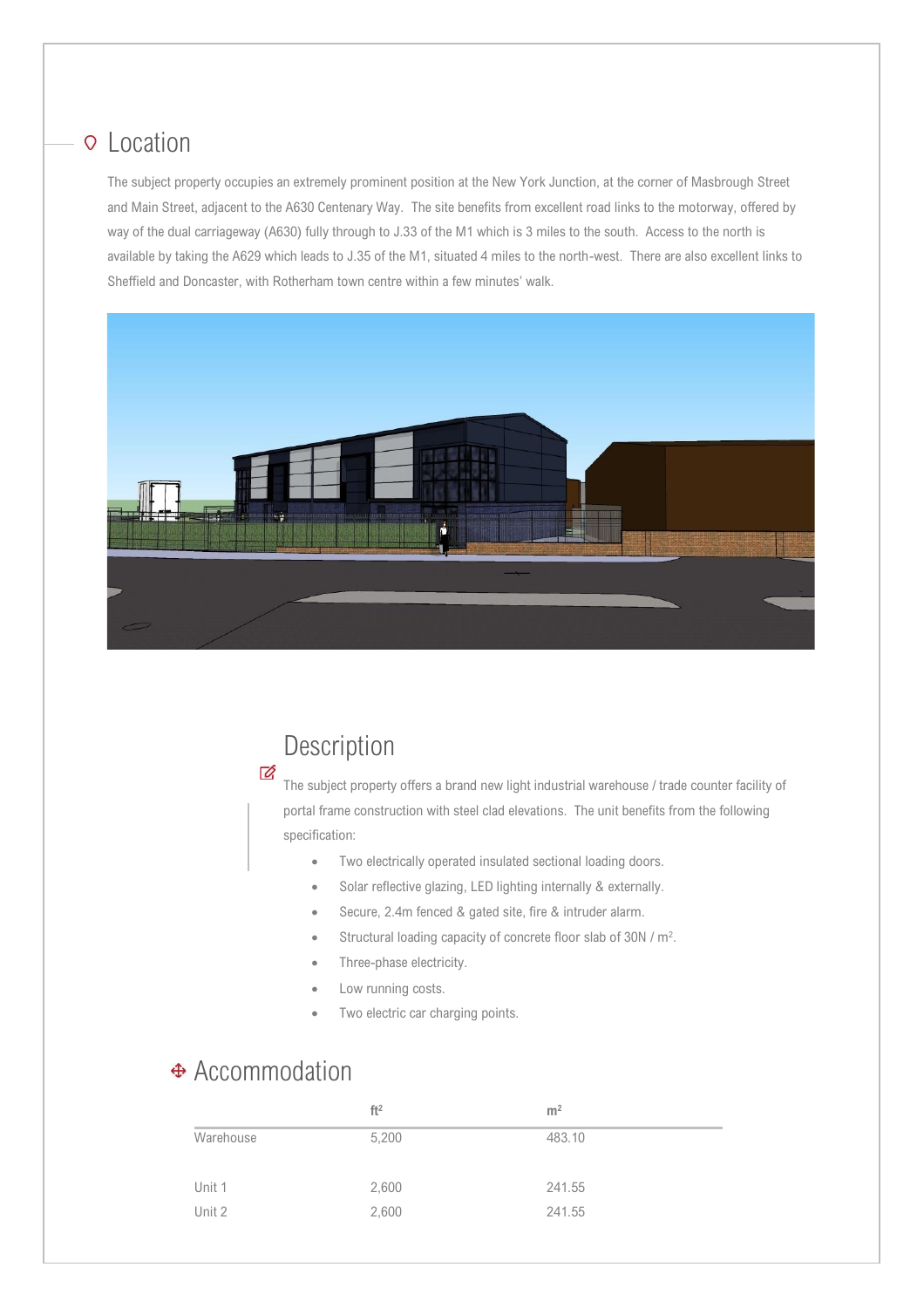